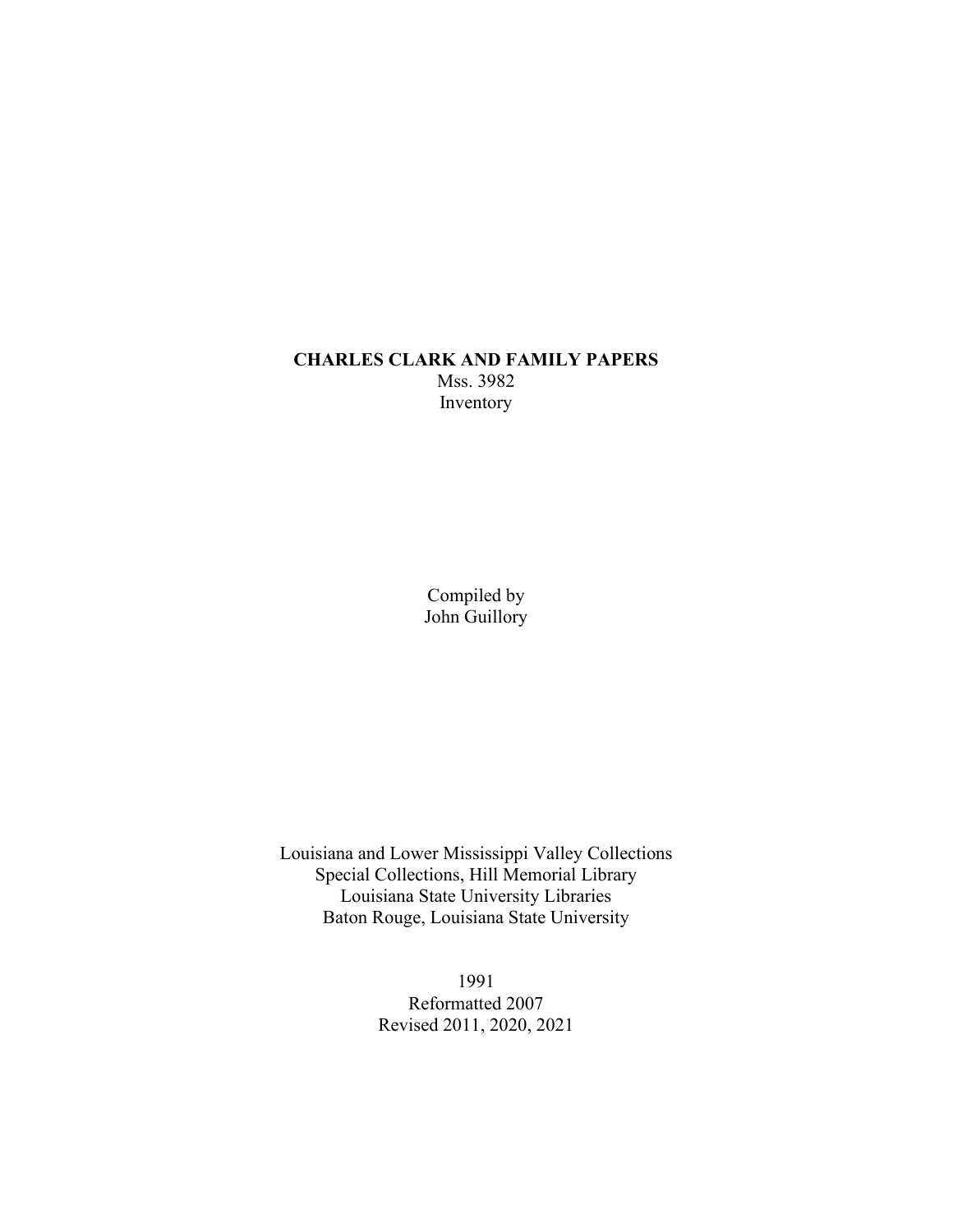## **CONTENTS OF INVENTORY**

**Use of manuscript materials.** If you wish to examine items in the manuscript group, please place a request via the Special Collections Request System. Consult the Container List for location information.

**Photocopying.** Should you wish to request photocopies, please consult a staff member. Do not remove items to be photocopied. The existing order and arrangement of unbound materials must be maintained. Reproductions must be made from surrogates (microfilm, digital scan, photocopy of original held by LSU Libraries), when available.

**Publication.** Readers assume full responsibility for compliance with laws regarding copyright, literary property rights, and libel.

Proper acknowledgement of LLMVC materials must be made in any resulting writing or publications. The correct form of citation for this manuscript group is given on the summary page. Copies of scholarly publications based on research in the Louisiana and Lower Mississippi Valley Collections are welcomed.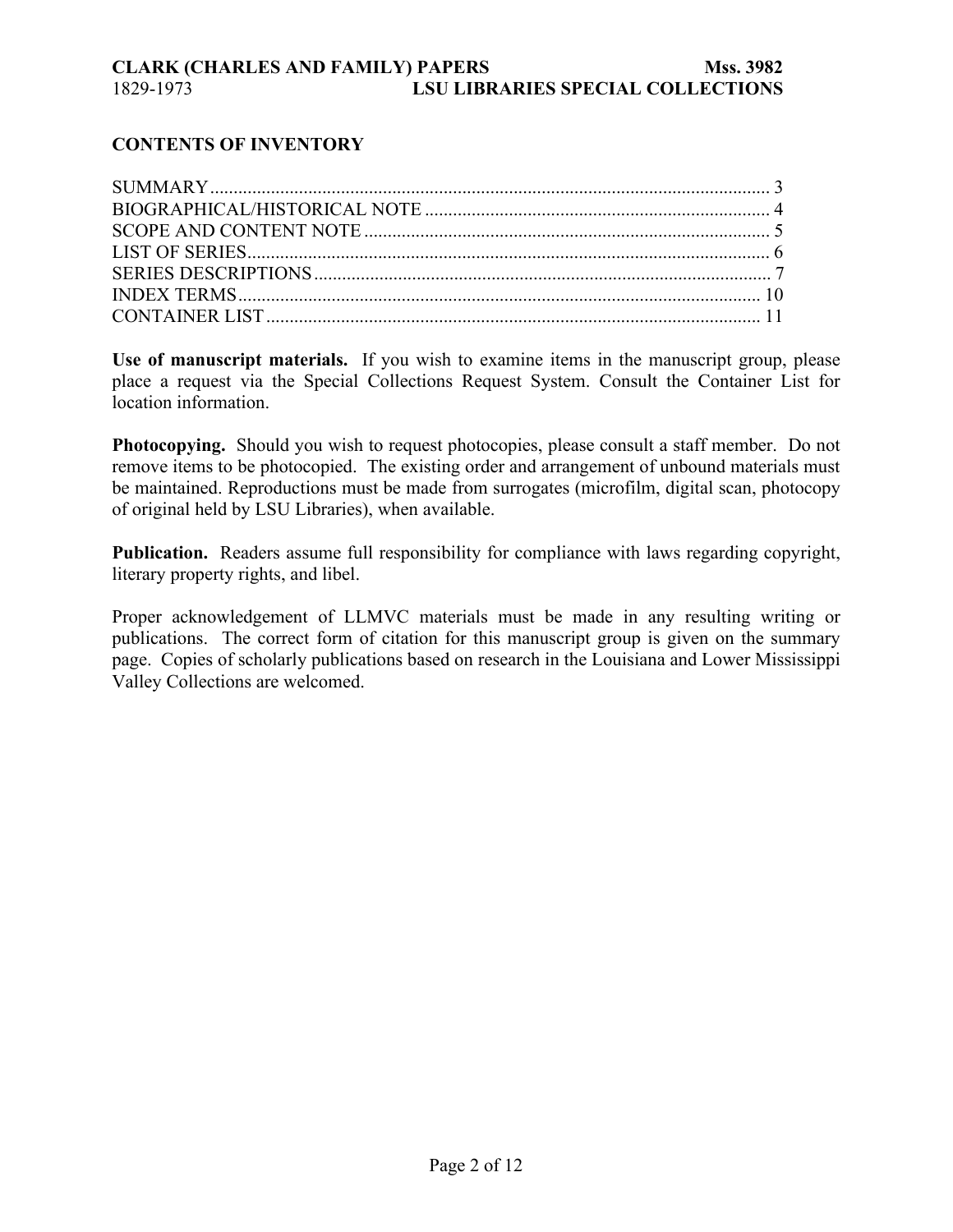# <span id="page-2-0"></span>**SUMMARY**

| Size.                          | 1.1 linear ft.                                                                                                                                                                                                                                                                                                                                                                                      |  |  |  |
|--------------------------------|-----------------------------------------------------------------------------------------------------------------------------------------------------------------------------------------------------------------------------------------------------------------------------------------------------------------------------------------------------------------------------------------------------|--|--|--|
| Geographic<br>locations.       | Louisiana, Mississippi, Minnesota, Georgia, Texas, California, Mexico,<br>Germany.                                                                                                                                                                                                                                                                                                                  |  |  |  |
| Inclusive dates.               | 1829-1973                                                                                                                                                                                                                                                                                                                                                                                           |  |  |  |
| <b>Bulk dates.</b>             | 1851-1936                                                                                                                                                                                                                                                                                                                                                                                           |  |  |  |
| Languages.                     | English.                                                                                                                                                                                                                                                                                                                                                                                            |  |  |  |
| Summary.                       | Judge of the Superior Court of Santa Clara County, California; married to<br>Emma Fowler of New Orleans, Louisiana. Papers of the related Fowler, Nutt,<br>Macbeth, and Clark families. They consist of personal and family<br>correspondence, legal papers of Nathaniel W. Fowler and John Slidell,<br>writings, photographs, printed items, ephemera, and the travel journal of<br>Charles Clark. |  |  |  |
| <b>Access</b><br>restrictions. | Ambrotype is restricted due to fragility. Use copy print instead.                                                                                                                                                                                                                                                                                                                                   |  |  |  |
| Copyright.                     | Copyright of the original materials is retained by descendants of the creators<br>in accordance with U.S. copyright law.                                                                                                                                                                                                                                                                            |  |  |  |
| <b>Related</b><br>collections. | Batchelor-Nutt Collection, Mss. 3018                                                                                                                                                                                                                                                                                                                                                                |  |  |  |
| Citation.                      | Charles Clark and Family Papers, Mss. 3982, Louisiana and Lower<br>Mississippi Valley Collections, LSU Libraries, Baton Rouge, La.                                                                                                                                                                                                                                                                  |  |  |  |
| <b>Stack Locations.</b>        | UU:254; 65:2, OS:C                                                                                                                                                                                                                                                                                                                                                                                  |  |  |  |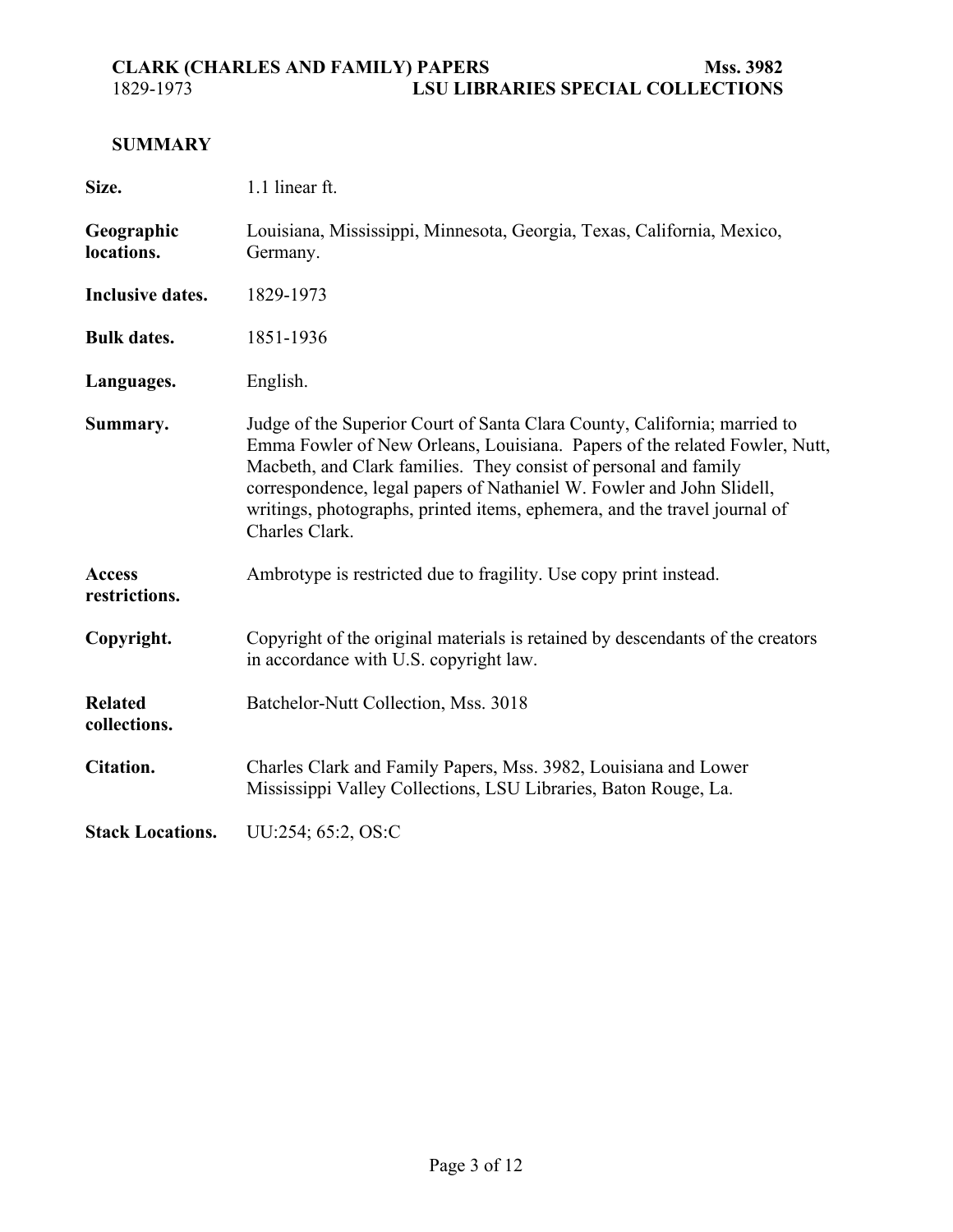#### <span id="page-3-0"></span>**BIOGRAPHICAL/HISTORICAL NOTE**

David Hamilton Fowler (1824-1864), the seventh son of the Duke of Roxborough and cousin to the Prince of Wales, immigrated from Scotland to New Orleans, where he later owned a steam boiler manufacturing company and was Master Mason of Mount Moriah Lodge Number 59. He served in the Confederate Army as a captain in Company B, 16th Battalion, Louisiana Infantry, and died in Columbus, Georgia, as a result of the war. He was the father-in-law of Charles Clark, after whom the collection is named.

Fowler married Mary Elizabeth Macbeth (died 1915), often called "Momo" in the correspondence. Mary's mother, Elizabeth Long Macbeth (1835-1862), smuggled medicines through Confederate lines and became blind while imprisoned in Ship Island federal prison. Mary Elizabeth Macbeth's brother, William R. Macbeth (1835-1862), was a banker with Judson and Company of New Orleans. He served in the Confederate Army as a lieutenant in Company B, 16<sup>th</sup> Battalion, Louisiana Infantry, and died from injuries received in the battle of Shiloh.

David and Mary Elizabeth Macbeth Fowler had two daughters: Margaret Fowler, called "Maggie," who married John G. Ayres, and Emma Fowler (born 1853) who married Charles Clark (1849-1937). In 1874 at the age of 24, Charles Clark moved to San Francisco where he met Emma Fowler. In 1914, he became Judge of the Superior Court of Santa Clara County. Charles Clark and Emma Fowler Clark had five children: David Lyle Clark (1878-1904); Margaret "Margie" Nutt Clark (1880-1971); Charles Edgar Clark (born 1881); Jefferson Davis Clark (born 1885); and Benjamin Palmer Clark (born circa 1886).

Charles Clark's parents were John Taylor Clark (1821-1856) and Margaret Nutt (1830-1874). Margaret Nutt was the daughter of Dr. Rushworth Nutt (1781-1867) and Elizabeth Ker. Dr. Nutt, born in Northumberland, England, built Laurel Hill Plantation in Jefferson County, Mississippi, circa 1815. John Taylor Clark, a lawyer, moved to Grand Gulf Mississippi, from Lebanon, Ohio. He was the son of James Clark and Charlotte Alter Clark, and the grandson of Jacob Clark, who served in the Continental Army during the Revolutionary War and was wounded at the Battle of Cowpens. John Taylor Clark died in 1856, and his widow Margaret married Charles B. New (died 1878). The couple had one daughter, Margaret "Maggie" Nutt New, half sister to Charles Clark.

Harriet Clark Miles, Charles Clark's aunt, married Judge Charles T. Miles. They lived in Elmwood, Mississippi.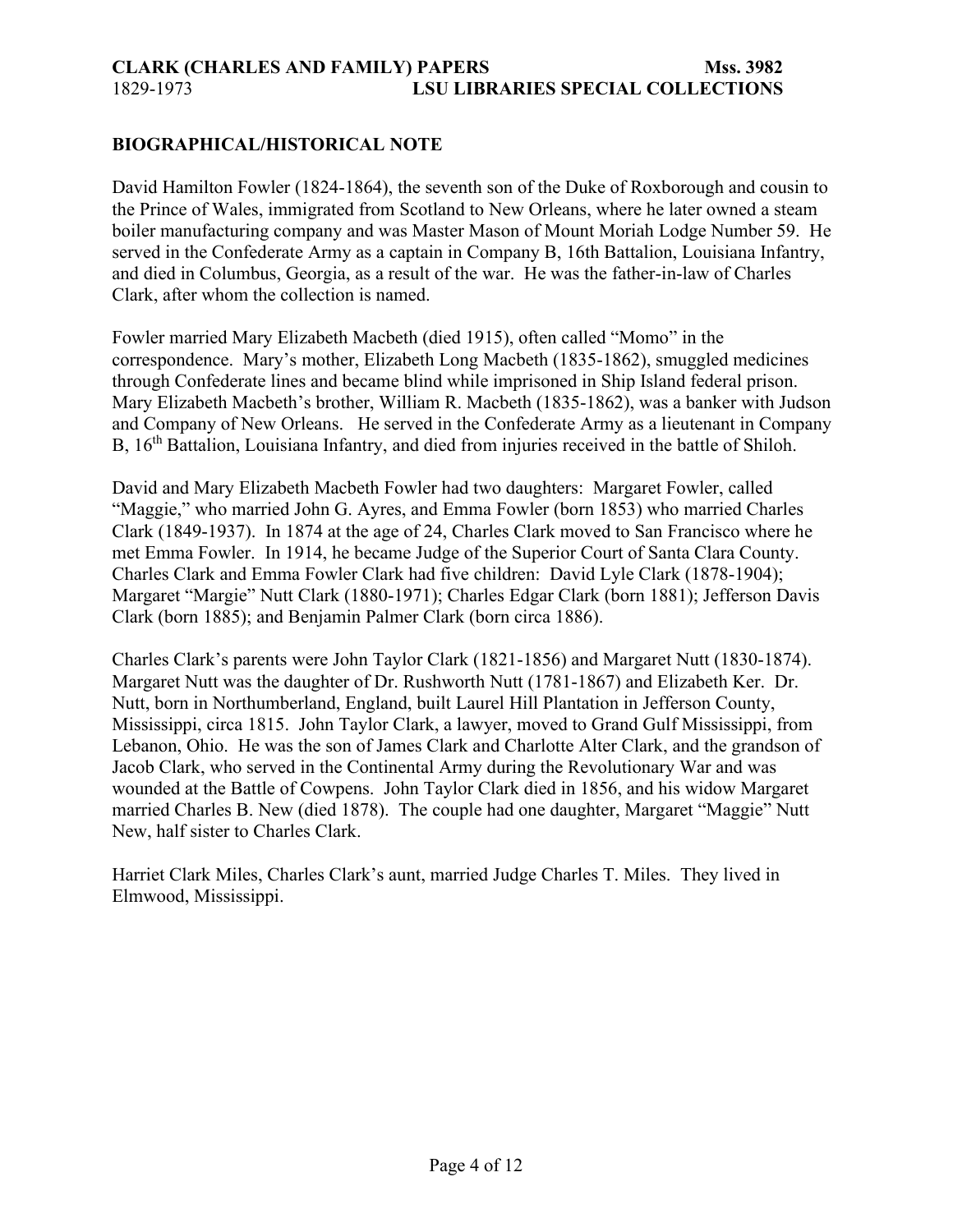### <span id="page-4-0"></span>**SCOPE AND CONTENT NOTE**

Included are correspondence, financial and legal papers, printed material, writings, photographs, ephemera, and manuscript volumes from the Fowler, Nutt, Macbeth and Clark families.

Significant family correspondents include Charles Clark's half sister, Margaret Nutt New, his aunt, Harriet Clark Miles, and his sons, Benjamin Palmer Clark and Charles Edgar Clark; the letters of the two sons jointly constitute the bulk of the collection. The letters and writings of Charles Clark report on living in the San Francisco Bay area, the San Francisco earthquake of 1906, and the genealogy of the Clark and Nutt families, often noting who is buried in the various cemeteries at the plantations once belonging to the families.

Financial and legal papers of David Fowler concern rental contracts involving John Slidell (1793-1871), promissory, purchasing, and partnership contracts between David Fowler and other businessmen of New Orleans before the Civil War, and, during the Civil War, legal disputes between Nathaniel W. Fowler (undated) and the United States Federal Marshal.

Also included are genealogical materials, photographs, newspaper clippings, and a manuscript volume, originally an account ledger that was later used as a scrapbook. Printed stories and pictures are glued to its pages.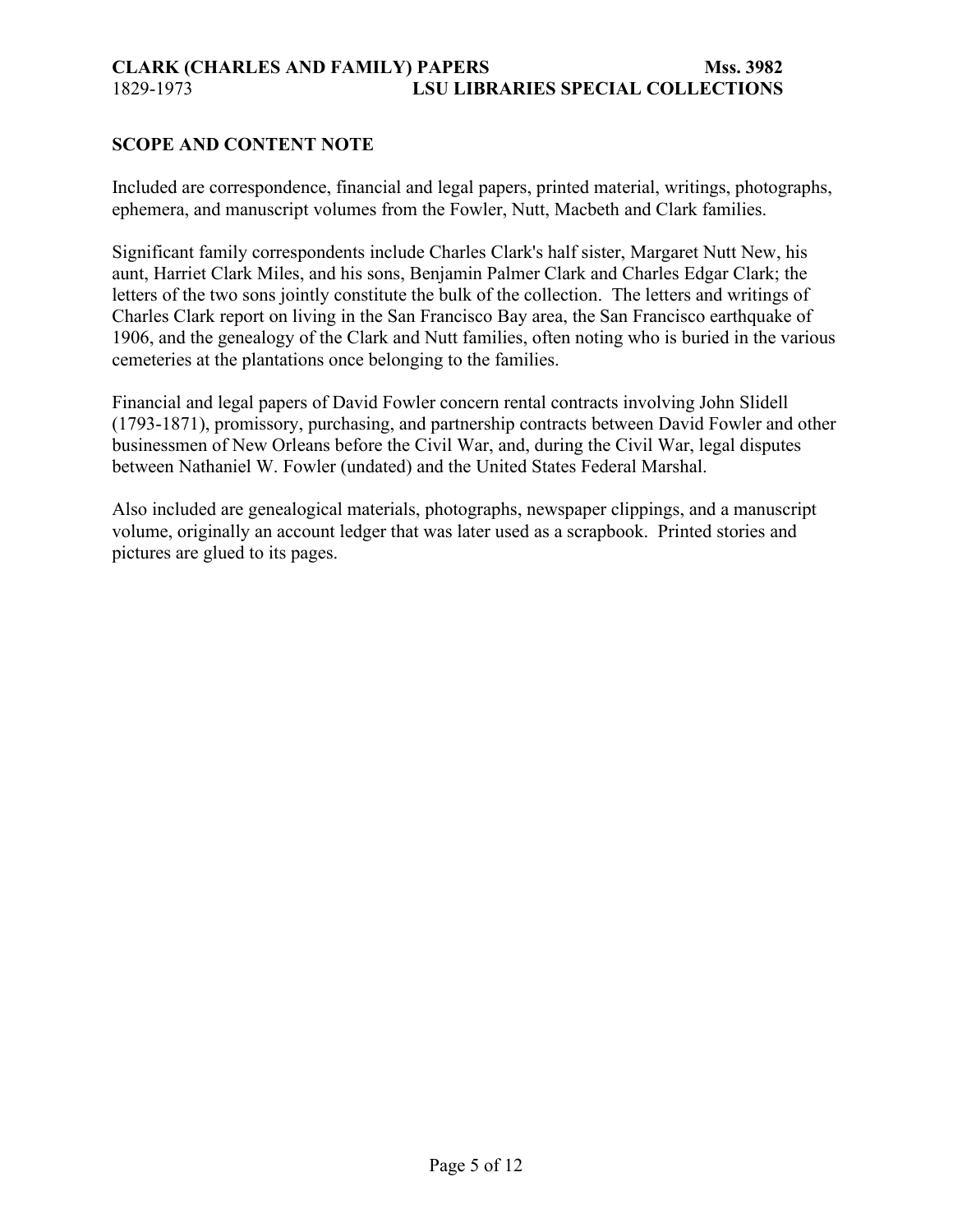# <span id="page-5-0"></span>**LIST OF SERIES**

**Series I. Correspondence, 1859-1973, undated**

**Series II. Business Papers, 1851-1972**

## **Series III. Personal Papers, circa 1829-1917, undated**

**Series IV. Printed Items and Photographs, circa 1860-1939, undated**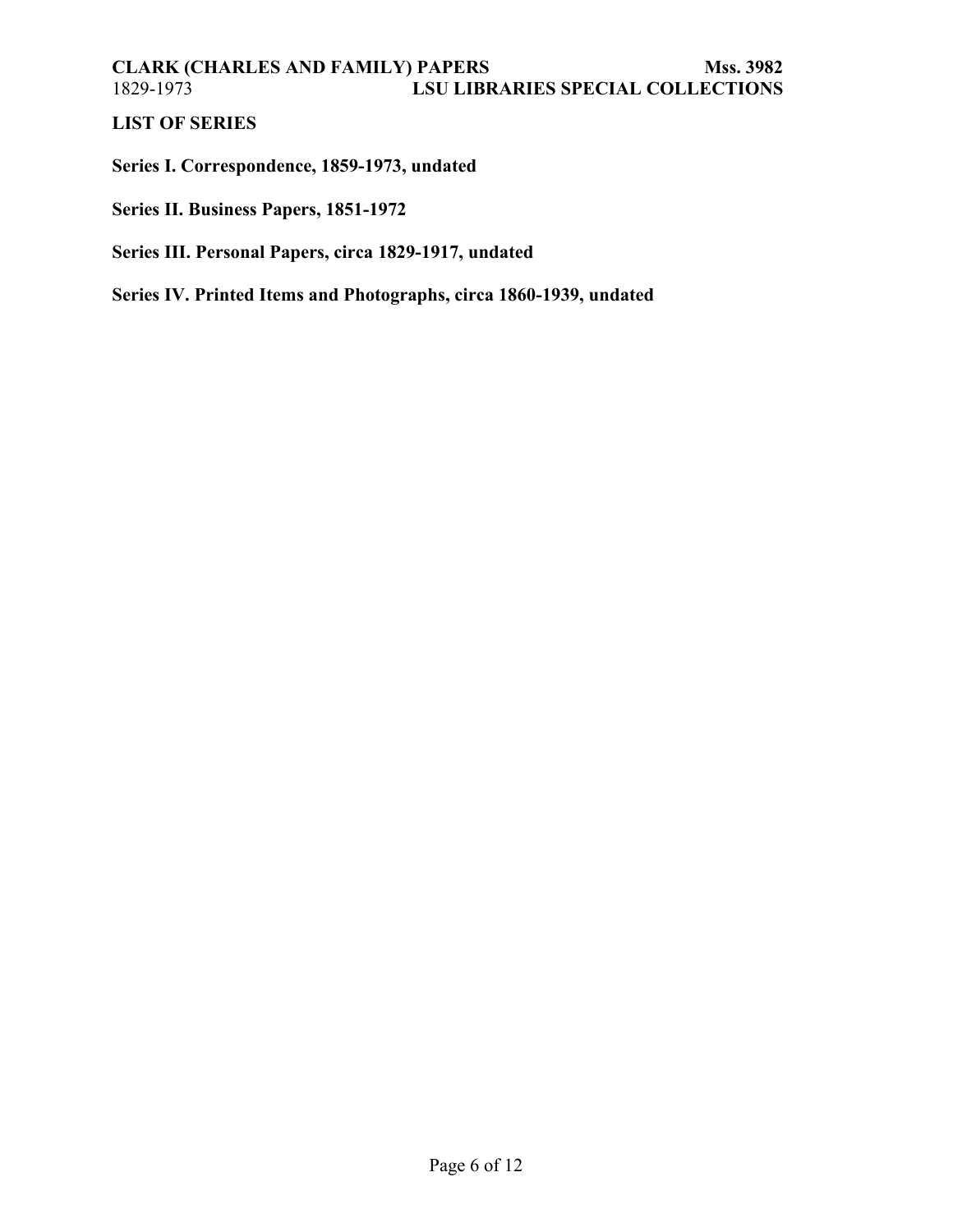#### <span id="page-6-0"></span>**SERIES DESCRIPTIONS**

#### **Series I. Correspondence, 1859-1973, undated**

Correspondence includes information about the genealogy and history of the Clarks and extended family members; living conditions during and after the Civil War in Pass Christian, Rodney, and Clinton, Mississippi and a later time in California; and work experiences in Texas, Louisiana, Mexico, and Germany.

Letters between David Hamilton Fowler (1859-1865) and William R. Macbeth (1860-1862) represent the earliest correspondence. The men correspond from St. Anthony Falls, Minnesota, during travel in which they draw comparisons between life in Minnesota and life in New Orleans. The letters of Mary "Momo" Elizabeth Macbeth Fowler to her grand-daughter, Margaret "Margie" Nutt Clark in California, cover a wide range of topics, including Margie's music lessons, books, and the health and activities of her brothers (1864-1908). Letters of Elizabeth Long Macbeth report about living in Pascagoula, Mississippi during Federal occupation (1863-1876).

The letters of Harriet Clark Miles (aunt of Charles Clark) to Charles Clark in San Francisco present information relative to relationships among the Clark family members and cotton growing and weather conditions in Bolivar County, Mississippi (1867-1901). Letters of James Clark (brother of Harriet Clark Miles) include information relating to the Clark family history, the condition of family members located in Ohio and Mississippi, his plans to move his family to Kirkwood, Missouri, and centennial celebrations in Philadelphia (1875-1883). Correspondence of Margaret "Maggie" Nutt New to her half brother Charles Clark mention her concern for the health of his children, the anniversary of the mother's death, and her daily activities in Pass Christian, Mississippi and later Clinton, Mississippi, where she married a Mr. Cabiness (1875- 1909).

The letters of Benjamin Palmer Clark and Charles Edgar Clark to their father Charles Clark in California constitute the bulk of the correspondence. Benjamin's letters report his experiences working for the J. I. Case Threshing Machine Company, living in Dallas, and his observations while traveling on business in east Texas, Louisiana (Baton Rouge, Crowley, and New Iberia), and Mexico (1890-1961). Charles Edgar worked for W. L. Ayers and Company, a dry goods store, and his letters include reports of his work experiences, his efforts to join the army, and observations while on a business trip in Germany.

Correspondence also includes two letters (1862) from Alexander Smith to his wife relating his travel plans, the location of money for the family, instructions on mailing letters to him, and managing the household in his absence; a letter from Harry Turner, family grave keeper, written from Rodney, Mississippi, to "My Young Master" requesting money (1882); two letters from Florence Sillers to Margaret "Margie" Nutt Clark informing her of the States' Rights movement of the Mississippi Democratic Party and the Mississippi Historical Society's recognition of Doro Plantation, once belonging to General Charles Clark (1948, 1951); and several letters from Margaret "Margie" Nutt Clark to Mrs. John Frank Morehead (Margaret Morehead), mainly pertaining to financial matters (1940-1960).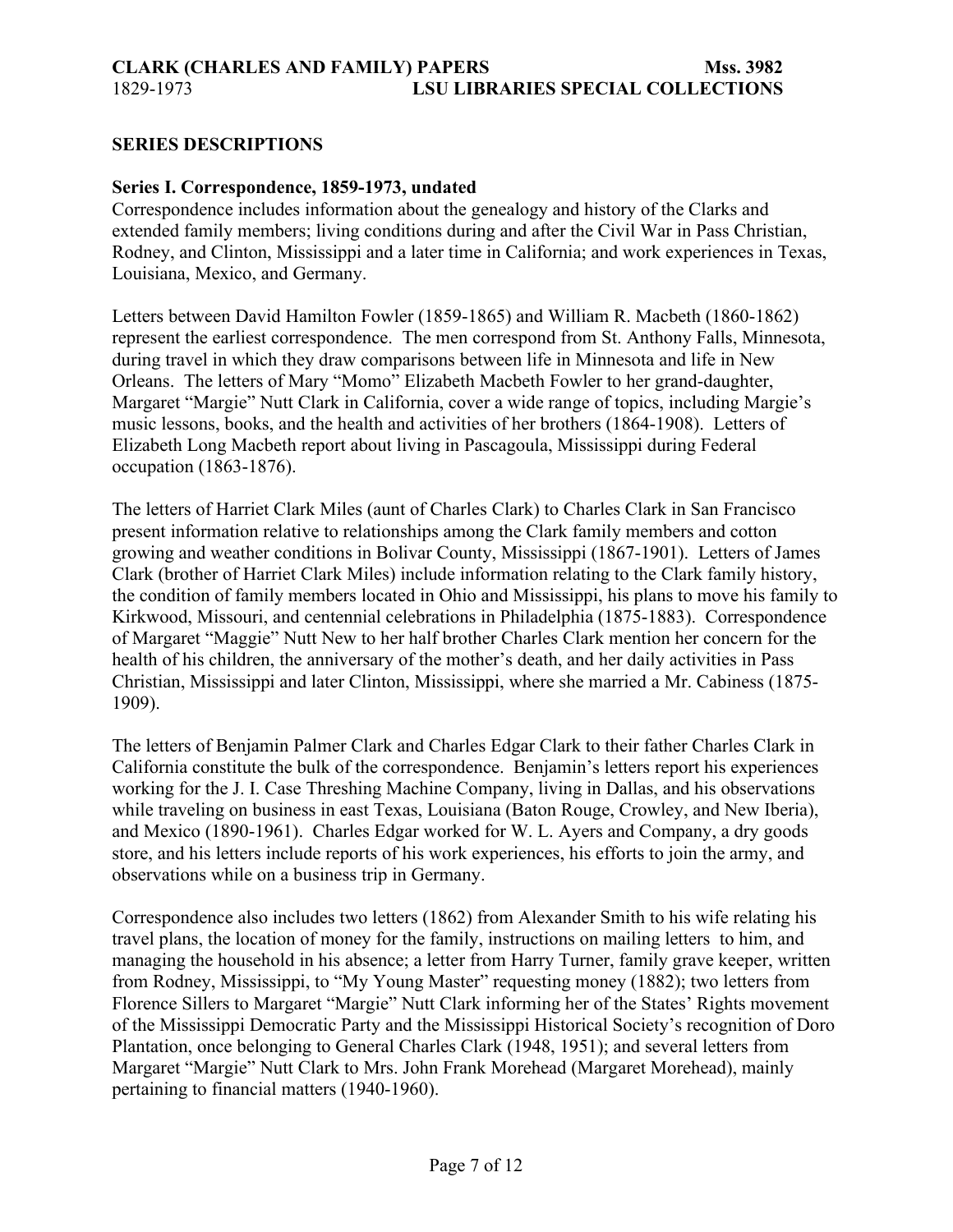#### **Series II. Business Papers, 1851-1972**

Legal papers of David Hamilton Fowler, Nathaniel W. Fowler, and Charles Clark include rental, purchasing, and promissory contracts concerning David Hamilton Fowler and John Slidell, among others; United States Marshal's orders of seizure of property belonging to John Slidell rented by Nathaniel W. Fowler; a survey plat of property; letters of Charles Clark concerning his attempts to be appointed to the Court of Appeals of California (1904) and his campaign ephemera for Judge of Superior Court of Santa Clara County (1914). Other items include an electoral vote of South Carolina in favor of secession from the Union (undated); a sale of property from Sampson and Keen to John O'Neil (1859); a fragment of an application for compensation filed by the residents of Kaufman County, Texas, listing the names of family members killed serving in the Confederate Army; a National Register of Historic Places form nominated Laurel Hill Plantation House located in Jefferson County, Mississippi.

Financial papers include the state papers of Charles B. New in account with Charles Clark for 1877-1878; New Orleans City tax receipts of David Fowler (1867, 1870, 1872, and 1883); stock certificates of the Upper Ouachita Coal and Mining Company held by David Fowler; stock certificates of the Southern Cotton and Steamship Company of Alabama and Georgia held by Mary Elizabeth Fowler; and Confederate Bonds held by Mary Elizabeth Fowler.

#### **Series III. Personal Papers, circa 1829-1917, undated**

Personal papers consist of writings such as Charles Clark's description of the San Francisco earthquake of April 18, 1906, an address entitled "Jefferson Davis's Anniversary of his Death" delivered to the John B. Gordon Chapter of the United Daughters of the Confederacy of San Jose, California, and other narratives, reminiscences, and short stories; Margaret "Margie" Clark's school essay entitled "The Sphinx" and a volume of creative writings (undated); and a school essay by Charles Edgar Clark titled "Coffee" (1891).

Fragments of the travel diary of Charles Clark, addressed to his mother Margaret Nutt Clark New on the occasion of his move to California, describe railroad stations, animals, weather, and mention the names of landscape features (1873). The papers also include fragments of the diary of Margaret "Margie" Nutt Clark while attending school in Cincinnati, Ohio (1898) as well as fragments of a memoir entitled "My Personal Experiences During the Civil War. By an old resident of New Orleans" (undated).

Genealogical materials include photocopies of transcripts relating the family history of the Clarks including Jacob Clark, James Clark, Charles Clark, Matilda B. Clark, Walter Sillers, and Walter Sillers, Jr. (undated). Additional material includes two manuscript volumes entitled "My Family History," written by Olivia Agnes Rubel Sayre, relating to the Morehead and Rubel families (September 1916).

Also included are recipes for Creole gumbo, layer cake, tomato preserve, brown bread, sausage cakes, apple graham pudding, chocolate cake, plum pudding, catsup, orange custard pie, chili sauce, and ginger pudding (undated) and ephemera such as a dance card of the Mistick Krewe of Comus (1896); a ticket to the Opera House (1889); a paper pop-up from the Krewe of Proteus (oversize, 1891); and a broadside "An Ordinance to Dissolve the Union Between the State of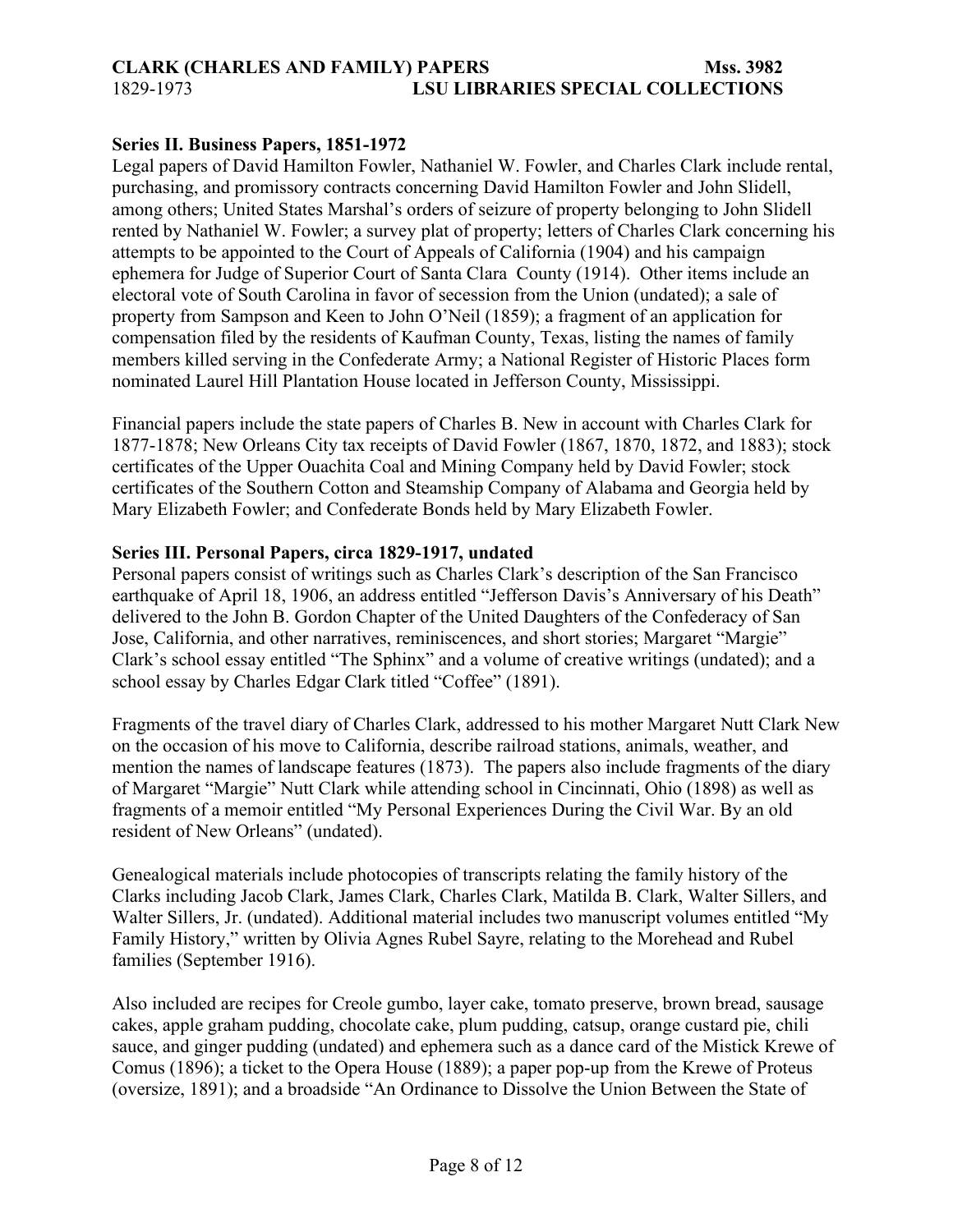Louisiana and the Other States with Her…" (oversize, undated). Finally, a manuscript volume (at first used as an account ledger, later used as a scrapbook) contains printed stories and pictures glued to its pages (earliest apparent date 1829).

#### **Series IV. Printed Items and Photographs, circa 1860-1939, undated**

Printed materials include a vellum diploma issued by the Sylvester-Larned Institute to Emma Fowler (oversize, December 22, 1871); Western Union telegrams; recital program of the King Conservatory of Music on which appears the name Margaret "Margie" Nutt Clark; the general catalog of St. Matthew's School, San Mateo, California; report cards of David Lyle Clark (1892); and a map of the General Grant and Sequoia National Parks issued by the California State Automobile Association (undated).

Newspaper clippings include obituaries of David H. Fowler, William R. Macbeth, and Emma Fowler Clark (1862-1936); a political advertisement for Charles Clark for judge of the Superior Court of Santa Clara County, California; and an editorial by Charles Clark on wild flowers (1911).

Photographs are comprised of an ambrotype and a photograph copy of said ambrotype depicting two couples standing by Niagara Falls (most likely David H. Fowler, William R. Macbeth, Mary Elizabeth Macbeth, and Mary Elizabeth Long Macbeth; circa 1860); two cartes de visite of Charles Clark (1874, undated); a photograph copy of Charles, Emma, and Margaret "Margie" Nutt Clark (post 1900); a postcard photograph of a market in Juarez, Mexico, from Benjamin P. Clark to his father, Charles (1921); a photograph of Laurel Hill Plantation house (circa 1935); and a full plate ambrotype (in case) depicting two couples standing by Niagara Falls.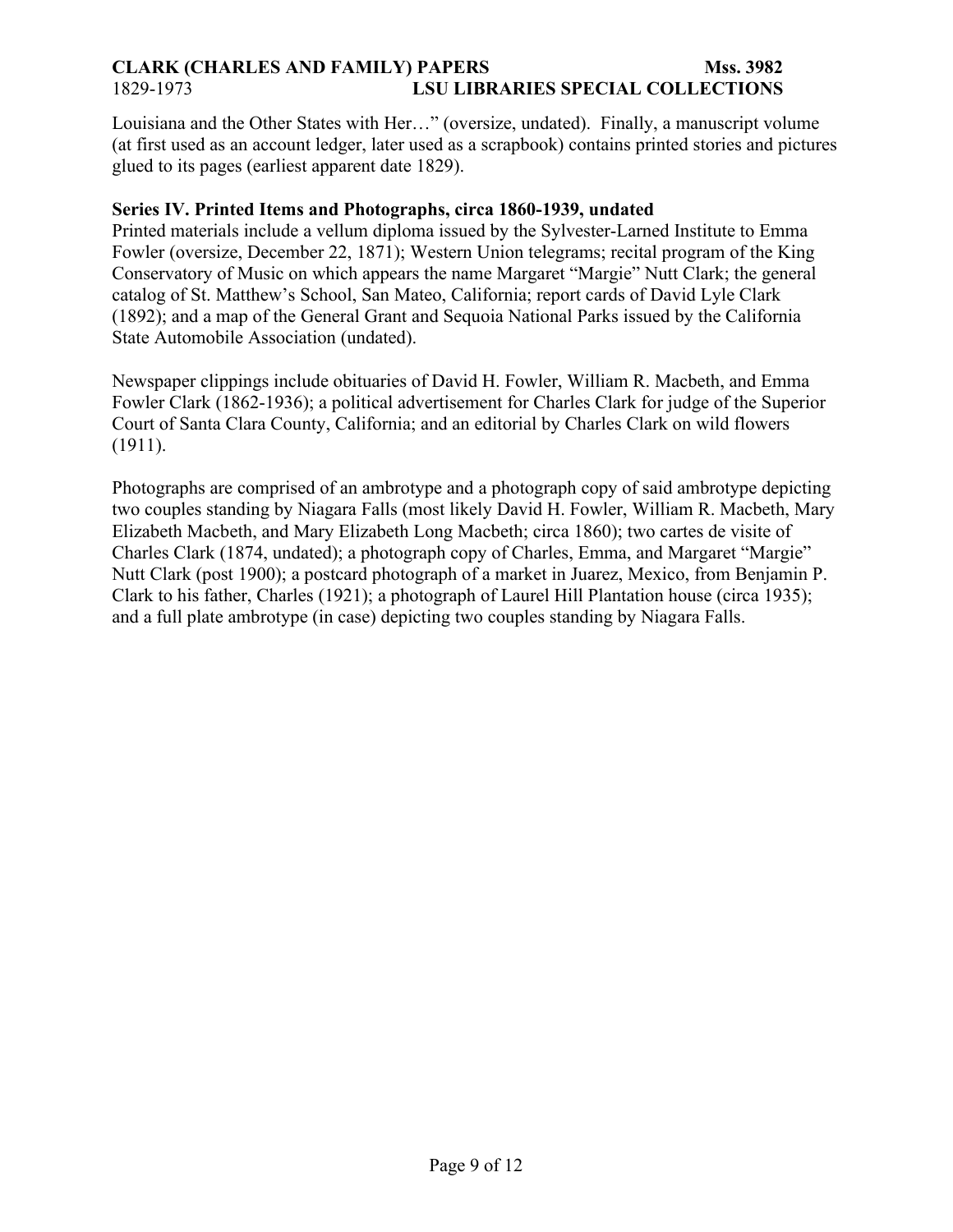# <span id="page-9-0"></span>**INDEX TERMS**

| <b>Topic</b>                                     | <b>Series found in</b> |
|--------------------------------------------------|------------------------|
| <b>Bolivar County (Miss.)</b>                    | $\mathbf I$            |
| Clark, B. P. (Benjamin Palmer), 1886-            | I                      |
| Clark, C. Edgar (Charles Edgar), 1881-           | $\bf{I}$               |
| Clark, Charles, 1849-1936.                       | $I-IV$                 |
| Clark, Margie (Margaret), 1880-1971.             | $\bf{I}$               |
| Clinton (Miss.)                                  | $\mathbf I$            |
| Fowler, D. H. (David Hamilton), 1824-1864.       | $\mathbf{I}$           |
| Fowler, N. W. (Nathaniel W.)                     | $\mathbf{I}$           |
| Laurel Hill Plantation (Miss.)                   | I                      |
| Macbeth, William R., 1835-1862.                  | I                      |
| Miles, Harriet Clark                             | I                      |
| New, Maggie Nutt (Margaret Nutt)                 | I                      |
| Pass Christian (Miss.)                           | I                      |
| Rodney (Miss.)                                   | I                      |
| Earthquakes--California--San Francisco Bay Area. | III                    |
| Slidell, John, 1793-1871.                        | I; $II$                |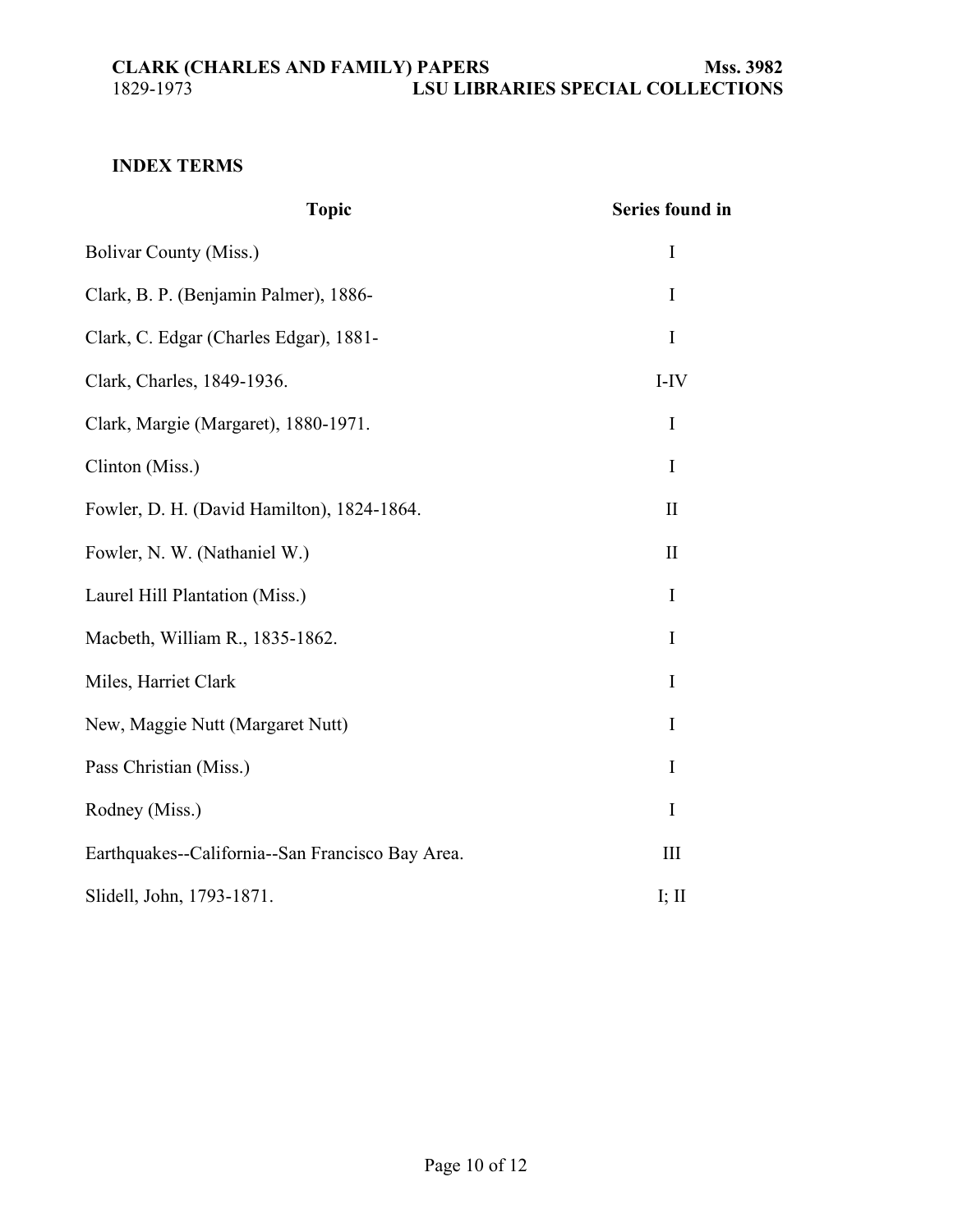## <span id="page-10-0"></span>**CONTAINER LIST**

| <b>Stack</b><br><b>Location</b> |              |                  | <b>Box Folders Contents</b>                                            |
|---------------------------------|--------------|------------------|------------------------------------------------------------------------|
|                                 |              |                  | Series I. Correspondence, 1859-1973, undated                           |
| <b>UU:254</b>                   | $\mathbf{1}$ | $1 - 2$          | David Hamilton Fowler, 1859-1865                                       |
|                                 |              | 3                | William R. Macbeth, 1860-1862                                          |
|                                 |              | $\overline{4}$   | Mary Elizabeth Macbeth Fowler, 1864-1908                               |
|                                 |              | 5                | Elizabeth Long Macbeth, 1863-1876                                      |
|                                 |              | 6                | James Clark, 1875-1883                                                 |
|                                 |              | $\boldsymbol{7}$ | Frank A. Montgomery, 1894-1900, undated                                |
|                                 |              | $8\,$            | Harriet Clark Miles, 1867-1901, undated                                |
|                                 |              | $9 - 11$         | Charles Clark, 1877-1936, undated                                      |
|                                 |              | $12 - 13$        | Margaret "Maggie" Nutt New, 1872-1909, undated                         |
|                                 |              | 14               | Emma Fowler Clark, 1876-1925, undated                                  |
|                                 |              | 15               | Charles B. New, 1874-1876                                              |
|                                 |              | $16 - 21$        | Benjamin Palmer Clark, 1894-1961, undated                              |
|                                 |              | $22 - 25$        | Charles Edgar Clark, 1890-1927, 1964, undated                          |
|                                 |              | 26               | Jefferson Davis Clark, 1904-1906                                       |
|                                 |              | 27               | David Lyle Clark, 1892-1898, undated                                   |
|                                 |              | $28 - 30$        | Margaret "Margie" Nutt Clark, 1888-1960, undated                       |
|                                 |              | 31               | Edgar Lee Clark, 1924, 1964-1973                                       |
|                                 |              | $32 - 34$        | Miscellaneous letters and fragments, 1862-1951, 1969, undated          |
|                                 |              |                  | <b>Series II. Business Papers, 1851-1972</b>                           |
|                                 |              |                  | <b>Legal papers</b>                                                    |
|                                 |              | $35 - 36$        | Nathaniel W. Fowler, 1862-1867                                         |
|                                 |              | 37               | David Hamilton Fowler, 1851-1864                                       |
|                                 |              | 38               | Charles Clark, 1877-1913                                               |
|                                 |              | 39               | Miscellaneous legal papers, 1859-1913, 1972                            |
|                                 |              | 40               | Financial papers, 1860-1902                                            |
|                                 |              |                  | Series III. Personal Papers, circa 1829-1917, undated<br><b>Papers</b> |
|                                 |              | $41 - 43$        | Writings, 1891-1911, undated                                           |
|                                 |              | 44               | Memoirs and journals, 1873, 1898, undated                              |
|                                 |              | 45               | Genealogical materials, undated                                        |
|                                 |              | 46               | Recipes, undated                                                       |
|                                 |              | 47               | Ephemera, 1889-1896, undated                                           |
| OS:C                            |              | $\mathbf{1}$     | Ephemera (oversize): Krewe of Proteus card, 1891; broadside, undated   |
|                                 |              |                  | <b>Manuscript volumes</b>                                              |
| <b>UU:254</b>                   | $\mathbf{1}$ | 52               | Creative writings by Margaret "Margie" Nutt Clark, undated             |
|                                 |              | 53               | "My Family History" by Olivia Agnes Rubel Sayre, September 1916        |
|                                 |              | 54               | Scrapbook, circa 1829-1867, 1917, undated                              |